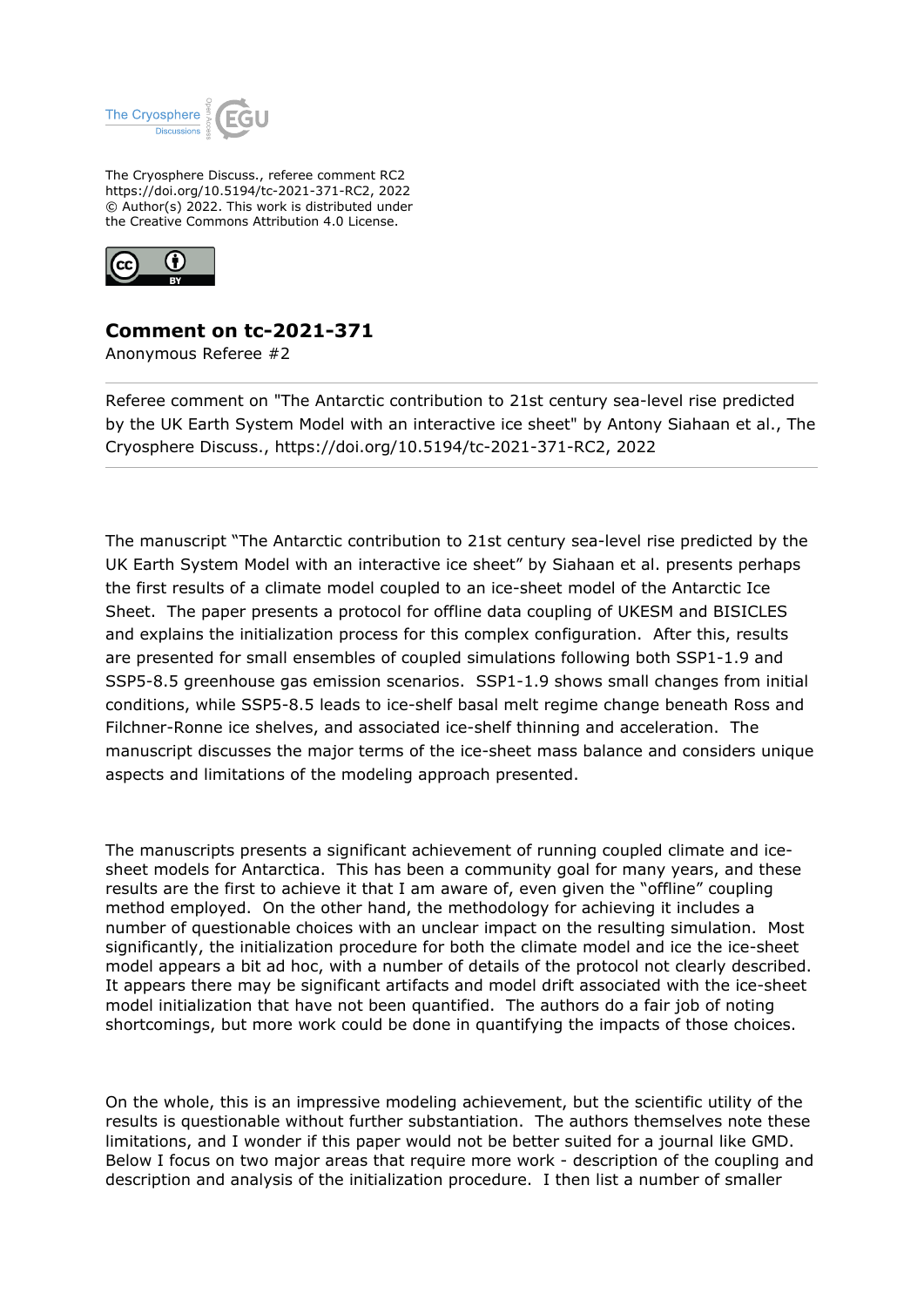issues that require addressing. Even after significant additional analysis, it may be that the initialization and coupling procedure leave the scientific intepretation of the results ambiguous. The authors may wish to consider if a model description journal would be a more appropriate venue for this work, where it would be a significant contribution.

### **MAJOR CONCERNS**

### **1. Better description of coupling.**

I recognize that the coupling methodology was previously described in the Smith et al. (2021) JAMES paper, but given the importance of the coupling to the science results, inclusion of more information here is warranted. Some specific suggestions are:

142-6: The description of the coupling protocol is vague. Given this is a significant novelty of this work and coupled model results can be very sensitive to the coupling procedure, it should be described in much more detail.

Please provide evidence that the results are not sensitive to the chosen coupling interval.

130: This sentence is unclear - please clarify or expand on this. Also, please add a description of how retreat of the ice-sheet grounding line is handled by the ocean model.

126-146: Please acknowledge in this section that the calving front restriction and the bilinear remapping prevent the system from conserving mass and heat, though these errors are not likely to be significant for the experiments being conducted.

## **2. Model initialization and its impacts.**

Initialization of coupled climate and ice-sheet models is a very challenging problem. Still, the procedure described here appears ad hoc, missing key information, and does not include an assessment of key initialization choices on the results. The specific point below detail these concerns: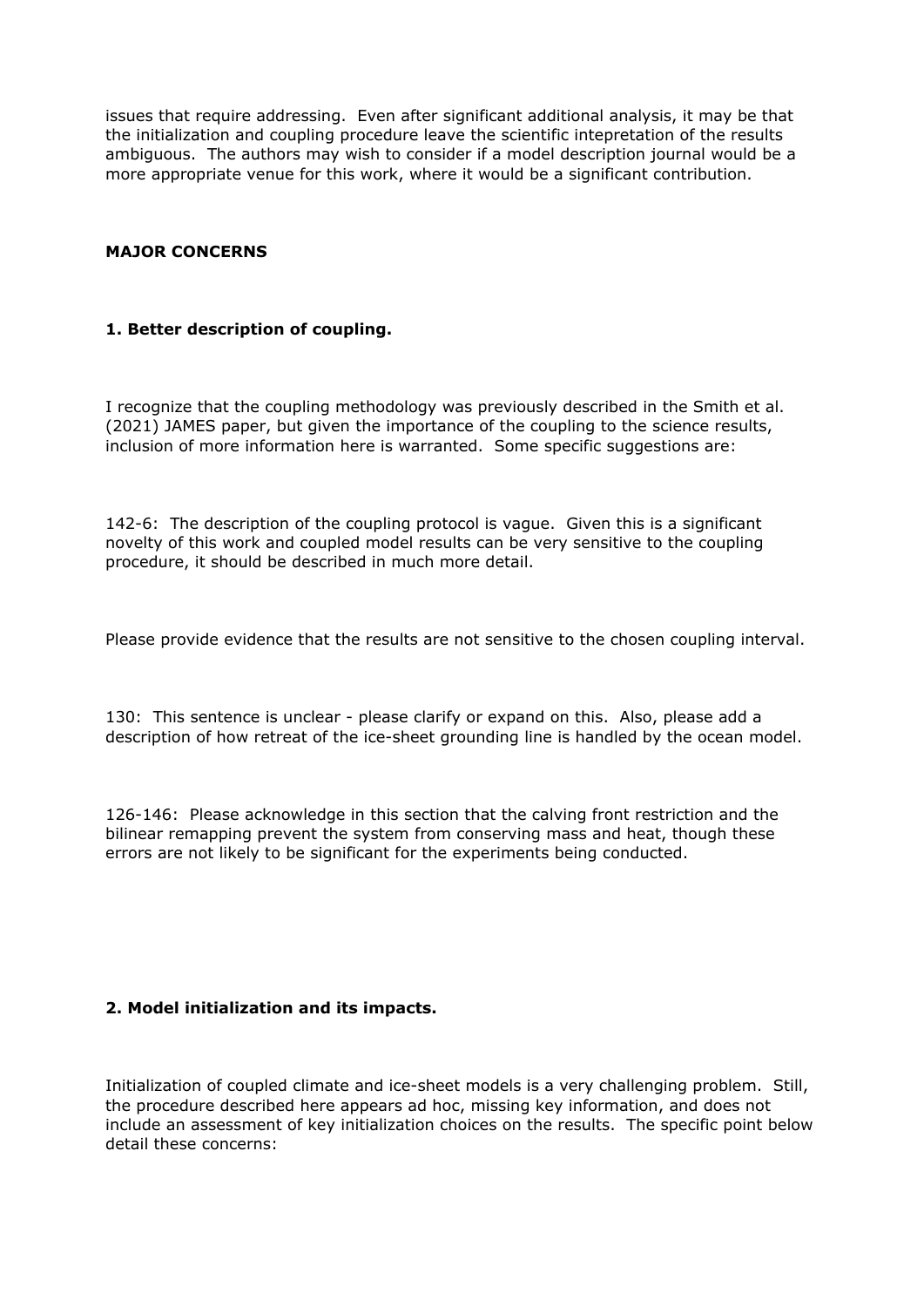179: This paragraph is confusing and is missing key information.

182: 45 years seems like a short ocean spin-up time. Can you provide justification that the most important transient behavior had reduced to small levels prior to creating the branch runs?

179-194: After reading the full paragraph, I am more confused. Replace the opening paragraph by clearly stating the initialization process is based on a hybrid state of the ice cavities from UKESM1.0-ice stitched onto the global ocean state of UKESM1.0. Also, a schematic of the various runs and processing, would help communicate this process.

186: Emphasize for the reader that UKESM1.0 does not include ice shelves, e.g. add a parenthetical "(without ice shelves)" after "UKESM1.0".

187: Which years were chosen? Can you elaborate on what "a range of variability" means? How many ensemble members were in the UKESM1.0 CMIP6 historical ensemble? Also, do you have a reference for that ensemble, or a reference to the dataset on ESGF? What does "end of the 20th century" mean? What specific years were used?

189: What does "short" mean? And what does "balance" mean on line 190? Please show evidence of balance or behavior that is close to steady state, either in the form of a plot or some statistics.

196: Please explain why the ocean-sea ice simulations are regarded as beginning in 2000 if they were branched from specific times of UKESM and included a cavity state from perpetual 1970.

197: Are the atmospheric fluxes from the same runs that each was branched from? Or one common set of atmospheric fluxes?

195-202: So the final initialization step is 1) not fully coupled to the atmosphere and 2) has temperature and salinity restoring applied. Given that, it is unlikely that you can branch into a fully coupled projection without some shock and drift. Please justify this choice.

195-202: Throughout this section, please clarify if every time you refer to UKESM1.0-ice, prognostic ice-shelf basal melt fluxes are on and what is happening with iceberg fluxes (if anything).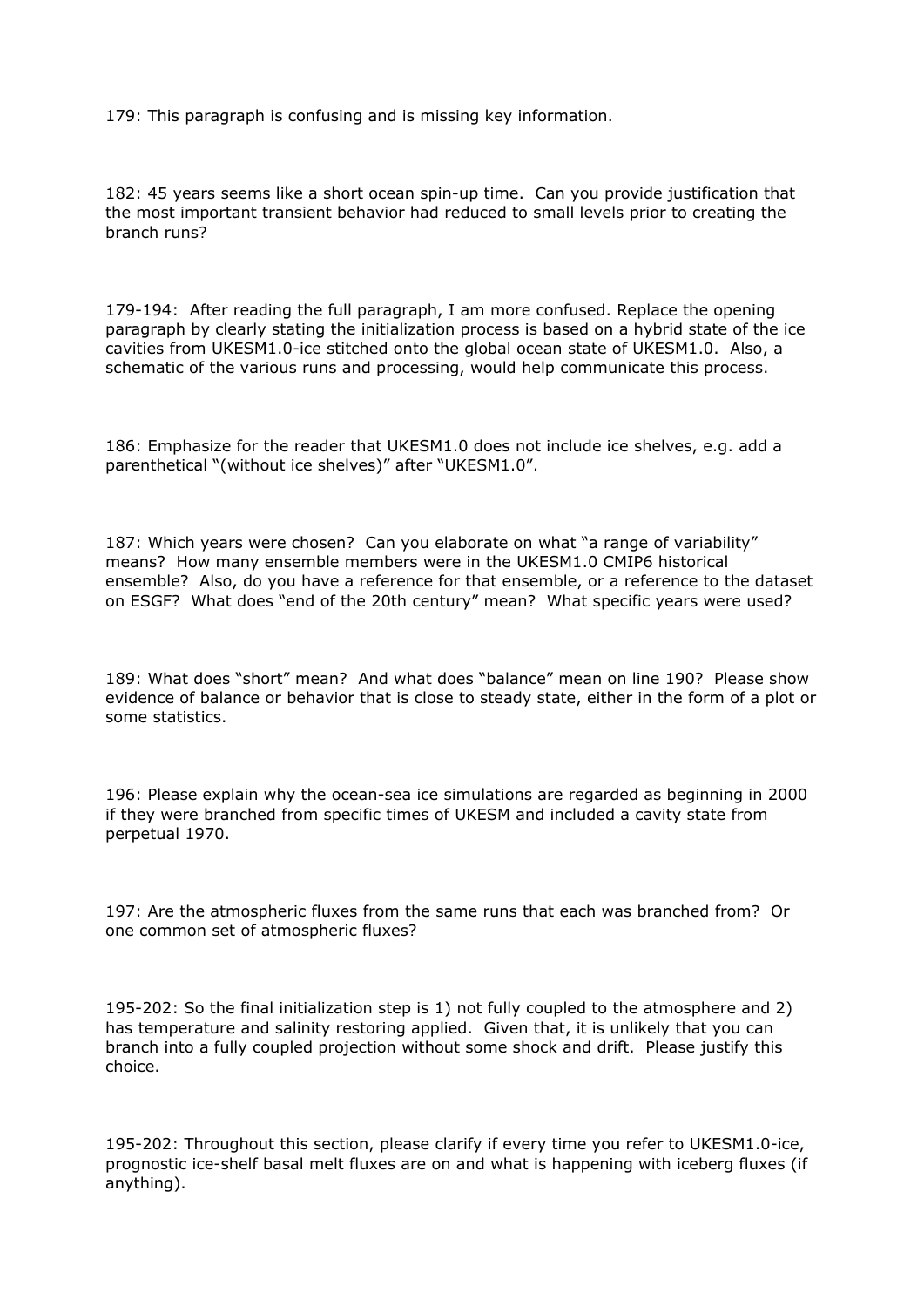214: What is the thickness output of the inversion procedure? In the previous sentence it is only said that basal drag coefficients and viscosity are adjusted.

216: Ice-shelf melting from what year(s) of each standalone run?

221: Referring to this 'spike' is vague, as is "about 20 years". Please report statistics or, better, show a time series of this RMS metric.

204-223: It is entirely clear what year the ice sheet initial condition represents. In line 212, it is stated the ice-sheet state starting the procedure represents "early 21st century", but then it is relaxed for "about 20 years". How does the final state of each ensemble member compare to recent observed thinning rates, which have been highly variable in time?

Figure 3 and associated text (286-292): The very large amount of noise (presumably transient flux divergence) in the ice-sheet elevation/thickness change deserves a few sentences of explanation. While this is a well known and common challenge for ice-sheet models, the amount of spurious thickness change after 15 years of integration and 20 years of relaxation (if I followed the protocol correctly - it was confusing - see above) seems unacceptably large. Also, what is the purpose of panel d? It shows nearly the same information as panel b.

297: It is not obvious to me why ice shelves would slow so significantly in the first year just due to one year of thickness change coming from surface and basal mass balance, especially if further adjustment after one year is small. Is it possible grounding line positions have shifted or the ice temperature field changed or something else is going on? A more thorough explanation is warranted.

Section 3.4: It would be easier to interpret the changes presented if there was also a standalone BISICLES control run that had constant 2015 forcing. Presumably the speckly pattern of thinning and thickening in Fig. 13 panels a and b is due to unrealistic transient behavior in the initial condition. That is a common problem in ice-sheet models, so it does not necessarily invalidate the results, but it should be clearly identified. I would prefer to see additional results for an unforced control run. Without it, it is difficult to assess what aspect of these results are an effect of the ice-sheet model initialization procedure and what is due to the climate forcing coming from UKESM.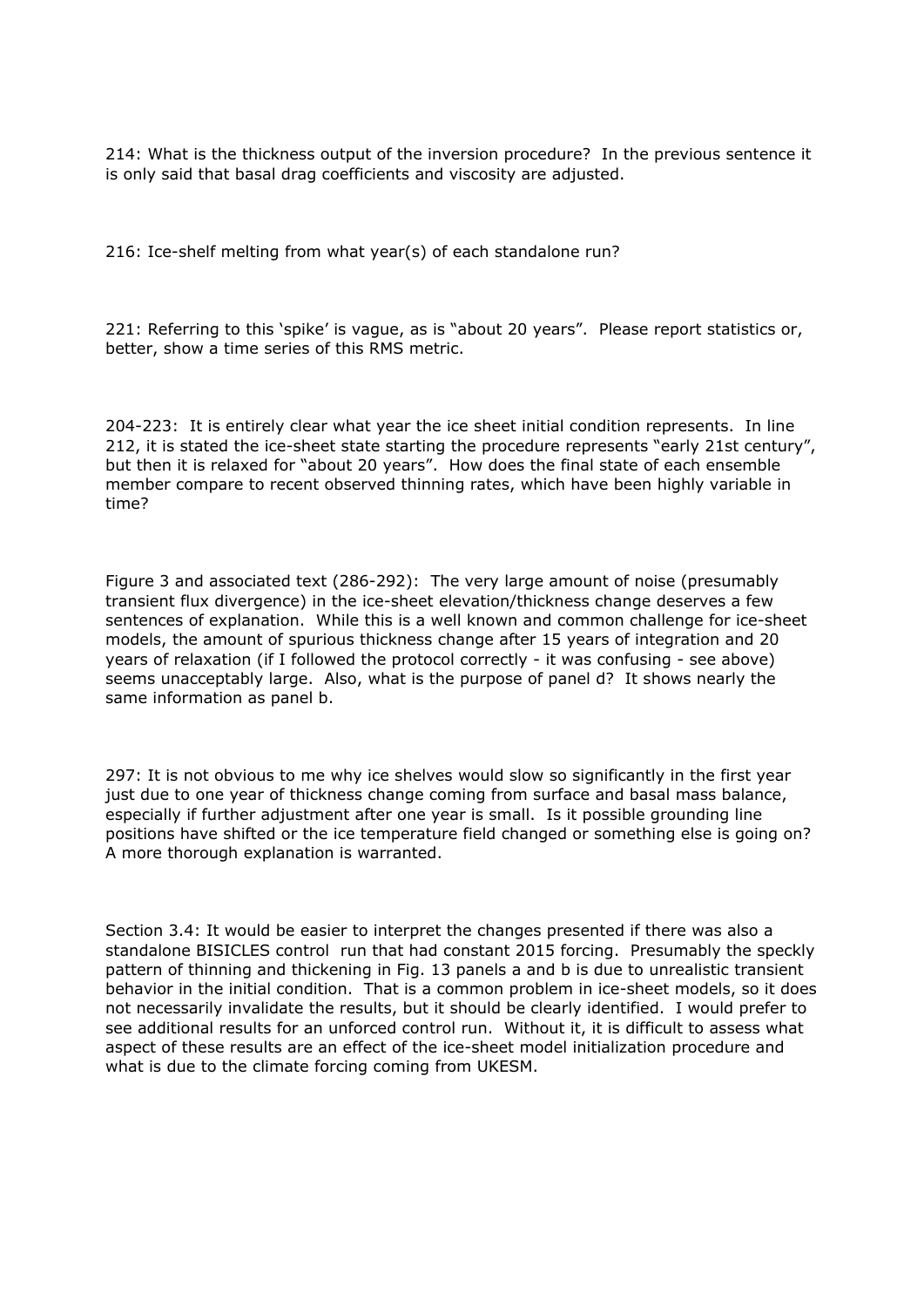#### **Other Comments:**

Abstract: Mentioning Greenland in the abstract is slightly misleading, because the Greenland results are not part of this paper.

47: Also cite the only paper that demonstrates this for the observational period that this sentence discusses:

Gudmundsson, G.H., Paolo, F.S., Adusumilli, S., Fricker, H.A., 2019. Instantaneous Antarctic ice sheet mass loss driven by thinning ice shelves. Geophys. Res. Lett. 46, 13903–13909. doi:10.1029/2019GL085027

48-55: There are a lot of other important studies that would be appropriate to reference here, e.g.:

Spence, P., Holmes, R.M., Hogg, A.M., Griffies, S.M., Stewart, K.D., England, M.H., 2017. Localized rapid warming of West Antarctic subsurface waters by remote winds. Nat. Clim. Chang. 7, 595–603. doi:10.1038/nclimate3335

65: CMIP5 and CMIP6

68: One CMIP-class ESM recently published (since this manuscript was submitted) Antarctic subglacial melt rates (but those simulations were not part of CMIP6):

Comeau, D., Asay-Davis, X. S., Begeman, C., Hoffman, M. J., Lin, W., Petersen, M. R., et al. (2022). The DOE E3SM v1.2 Cryosphere Configuration: Description and Simulated Antarctic Ice-Shelf Basal Melting. Journal of Advances in Modeling Earth Systems, 14, e2021MS002468. https://doi.org/10.1029/2021MS002468

69-74: There also is recently published (since this manuscript was submitted) regional model that includes all physical climate components (atmosphere, ocean, sea ice, land, ice sheet):

Pelletier, C., Fichefet, T., Goosse, H., Haubner, K., Helsen, S., Huot, P.-V., Kittel, C., Klein, F., Le clec'h, S., van Lipzig, N.P.M., Marchi, S., Massonnet, F., Mathiot, P., Moravveji, E., Moreno-Chamarro, E., Ortega, P., Pattyn, F., Souverijns, N., Van Achter, G., Vanden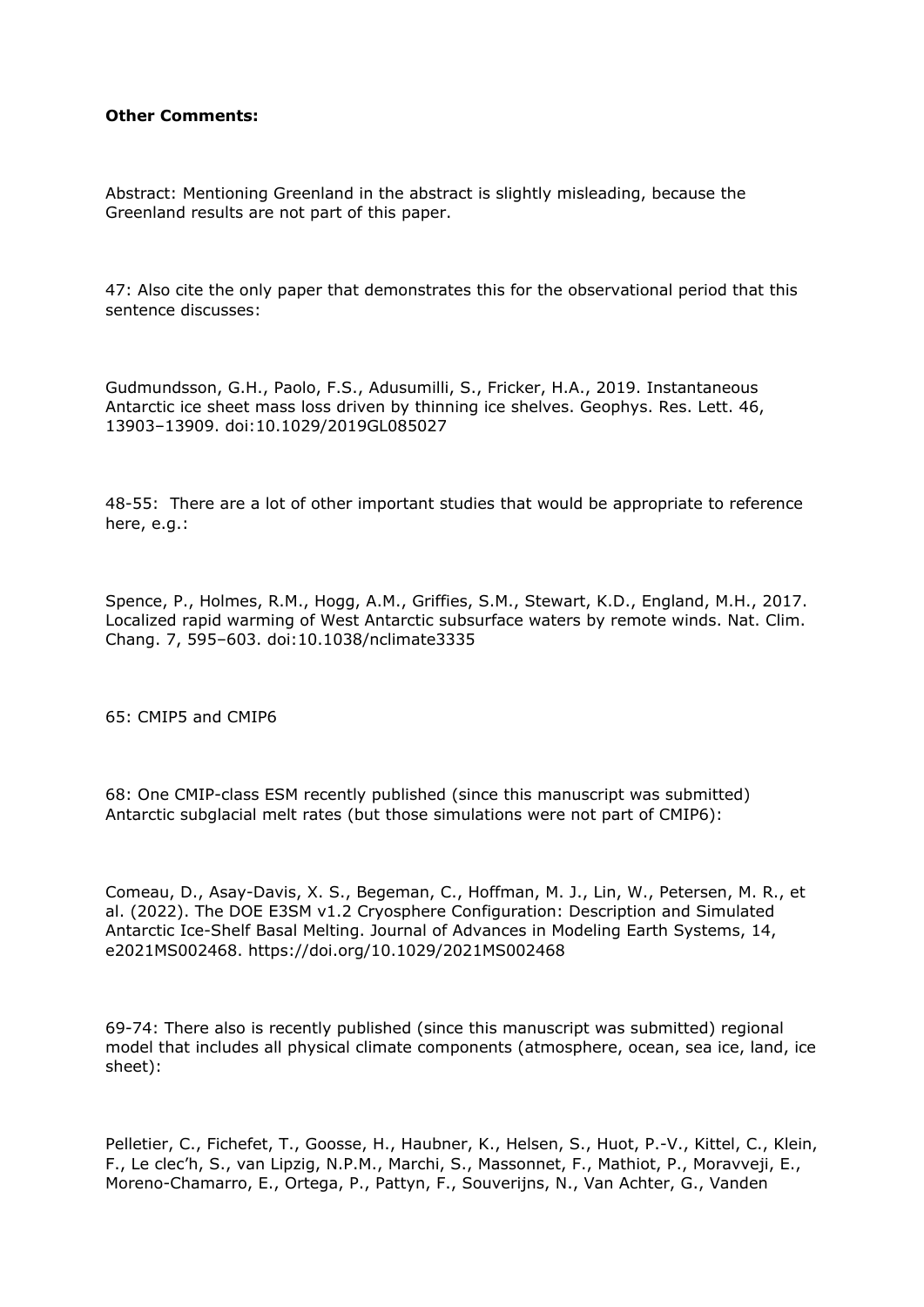Broucke, S., Vanhulle, A., Verfaillie, D., Zipf, L., 2022. PARASO, a circum-Antarctic fully coupled ice-sheet–ocean–sea-ice–atmosphere–land model involving f.ETISh1.7, NEMO3.6, LIM3.6, COSMO5.0 and CLM4.5. Geosci. Model Dev. 15, 553–594. doi:10.5194/gmd-15-553-2022

58-81: Somewhere in here you should also acknowledge the fully coupled configuration of CESM with the Greenland Ice Sheet.

104: Can you report the approximate horizontal resolution of the 1 degree ocean grid at the typical latitude of Antarctic ice shelves?

111: It is worth pointing out that this adaptivity is dynamic in time.

117: Can you briefly summarize the impact of choosing 2 km as your finest resolution instead of 1 km or 0.5 km as is sometimes used for BISICLES?

162: I would say most ice-sheet models follow this practice, but it is not 'typically' the case - there are a number of ice-sheet models that do a paleo or steady state spinup.

169-171: These comments make me wonder if this manuscript would be more appropriate for GMD or JAMES.

Figure 1a,b and associated text in 3.1: It is rather awkward to compare these plots to referenced observational data without showing those observations or model biases relative to them. As presented, these comparisons are not useful.

264: Would not surface restoring bring properties closer to observations?

249-271: This discussion of water mass properties, especially at depth, based on mixed layer depth is obtuse. It would be much better to show T&S diagrams for the regions of interest compared to observations. Many global ocean models struggle with the formation of Dense Shelf Water, even with realistic mixed layer depths, so that in and of itself is not a guarantee of good water mass properties. It would also be quite important to see maps of ocean bottom temperature and salinity, as those matter more for ice-shelf basal melting than surface properties.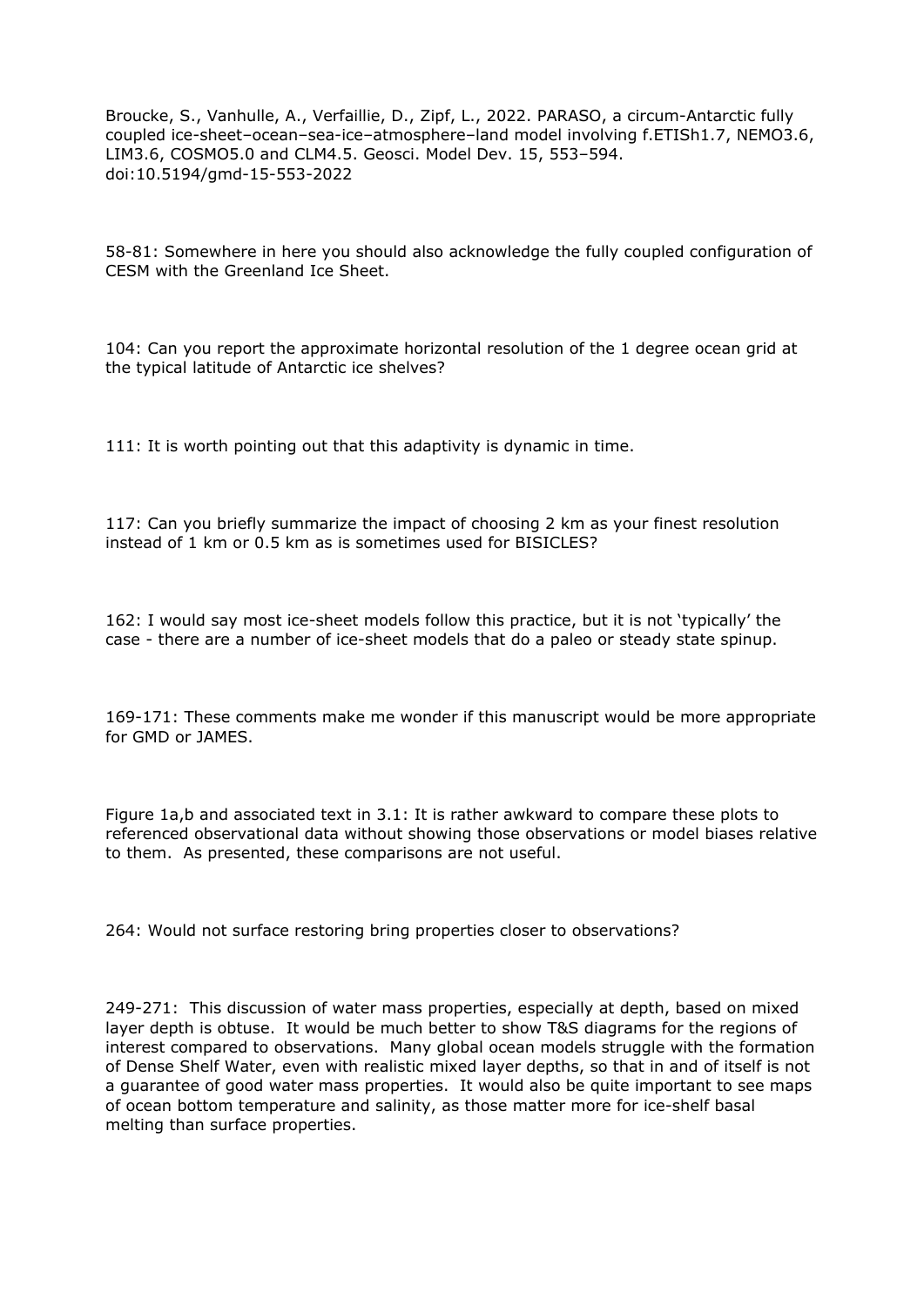271-2: Please provide evidence for this statement (e.g. the bias value for UKESM and other CMIP models). Are you basing this statement off of the version of UKESM in Heuze (2020) or the simulations presented here?

278: Do you mean \*near-shore\* fresh bias here? Over most of the Southern Ocean, Fig. 1 shows a saline bias.

Figure 4: Similar to figure 1, this figure should include the observational references fields (or show an anomaly). Simply saying "shows a similar spatial pattern to present day observations (Rignot et al., 2013; Adusumilli et al., 2020)" and expecting a reader to pull those up and make comparisons across different colorbars is not sufficient. Also the linear colorbar is inadequate for showing the high melt rates in the Amundsen Sea - presumably the ice shelves in that entire sector are well above 5 m/yr. Similarly, the colorbar in panel e and f saturates in areas of interest (e.g., Ross and Larsen ice shelves).

Table 1: Presumably in your model analysis you can separate Ross and FRIS into the two halves that the observational data uses.

309: While the modeled melt might be within the range, I suspect a t-test would indicate a significant difference. That is not necessarily unacceptable, but please report a more careful comparison.

Figure 5: Please also show present-day observational estimates for reference.

Section 3.2.1: This section demonstrates the melt regime change at FRIS very clearly, but the causal mechanism is left only hinted at. There is a plot and mention of declining sea ice volume and its possible relation to declining density. There also is a mention of increasing freshwater flux. This is already a long, dense paper, but if it were possible to tease out the mechanism(s) leading to WDW increase, that would be a valuable contribution. Have you looked at changes in wind stress? The previous papers you cite also discuss that as a potential mechanism for the WDW intrusion at FRIS.

424-6: From Figure 9, it looks like a missing piece of this explanation is that Dense Shelf Water (cold and saline) on the continental shelf is present at the start of the simulation, but becomes significantly fresher by 2060 (Fig. 9e). This is consistent with the sea-ice decline mentioned and shown in Fig. 8b to become more substantial around that time. Similar to the FRIS case, the reduction in the continental shelf density barrier facilitates the intrusion of mCDW. This series of events is alluded to in this paragraph, but the sentences at 426-7 implies that the driving mechanism is warming of the mCDW, which is not apparent in Figure 9. Maybe this just requires some rewording.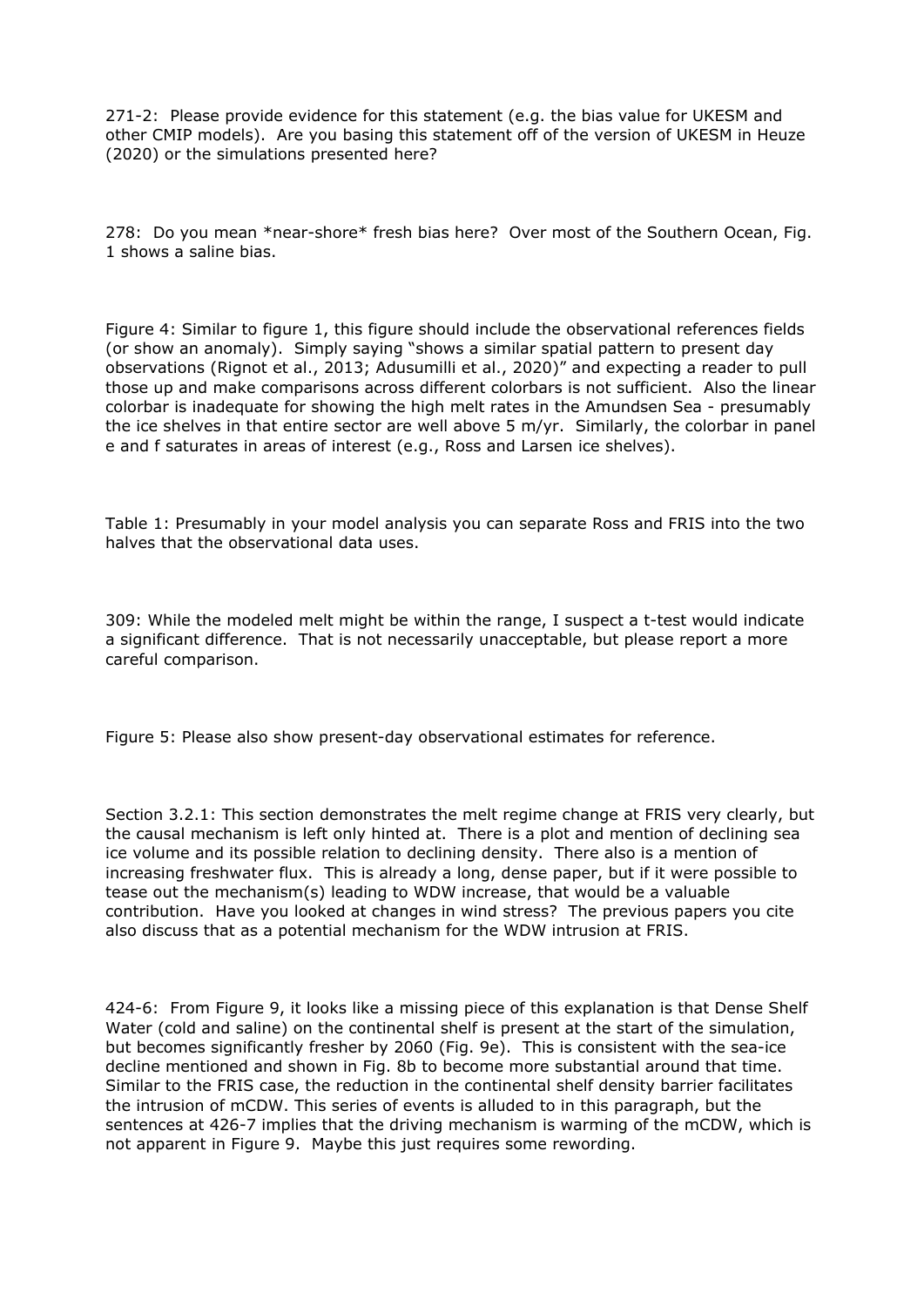432: As you say, I think the relative model fresh bias in each of these regions is critical. To further illustrate that point, could you follow up with a quantitative metric of the salinity bias in each region at the start of the simulation? (e.g. averaged over the region or at the shelf break analysis point used in each region.

440: You haven't shown that the regional climate is warming during this period. Maybe reword to "While the changing climate".

441: Remove "is".

Fig. 10: What year and simulation are these draft values from?

Section 3.2.3: Initially I was skeptical of even discussing results from an ice shelf represented by 11 grid cells, but I appreciate the honest assessment of what is happening in the model here, given the importance of this region. Better to acknowledge the limitations of interpreting these results than ignore it and risk readers reading their own interpretation into it.

491: Similar to previous comments, simply stating your results look similar to your observational reference is insufficient. Please include a panel in the figure showing the reference dataset (or the difference from it).

Table 2: Please also include a present-day estimate (e.g. from RACMO).

525: Another relevant reference here: Trusel, L.D., Frey, K.E., Das, S.B., Karnauskas, K.B., Munneke, P.K., Meijgaard, E. Van, Broeke, M.R. Van Den, 2015. Divergent trajectories of Antarctic surface melt under two twenty-first-century climate scenarios. doi:10.1038/NGEO2563

541: The Thwaites and Pine Island inland thinning goes away when you difference the two scenarios, and there is in fact less thinning in the SSP5 scenario. Please discuss this. Having a control run for context (previous comment) would likely help here.

Figure 14: Typo in 'cumulative' in title above panel b.

574: Consider rewording this sentence to avoid the possible interpretation that the